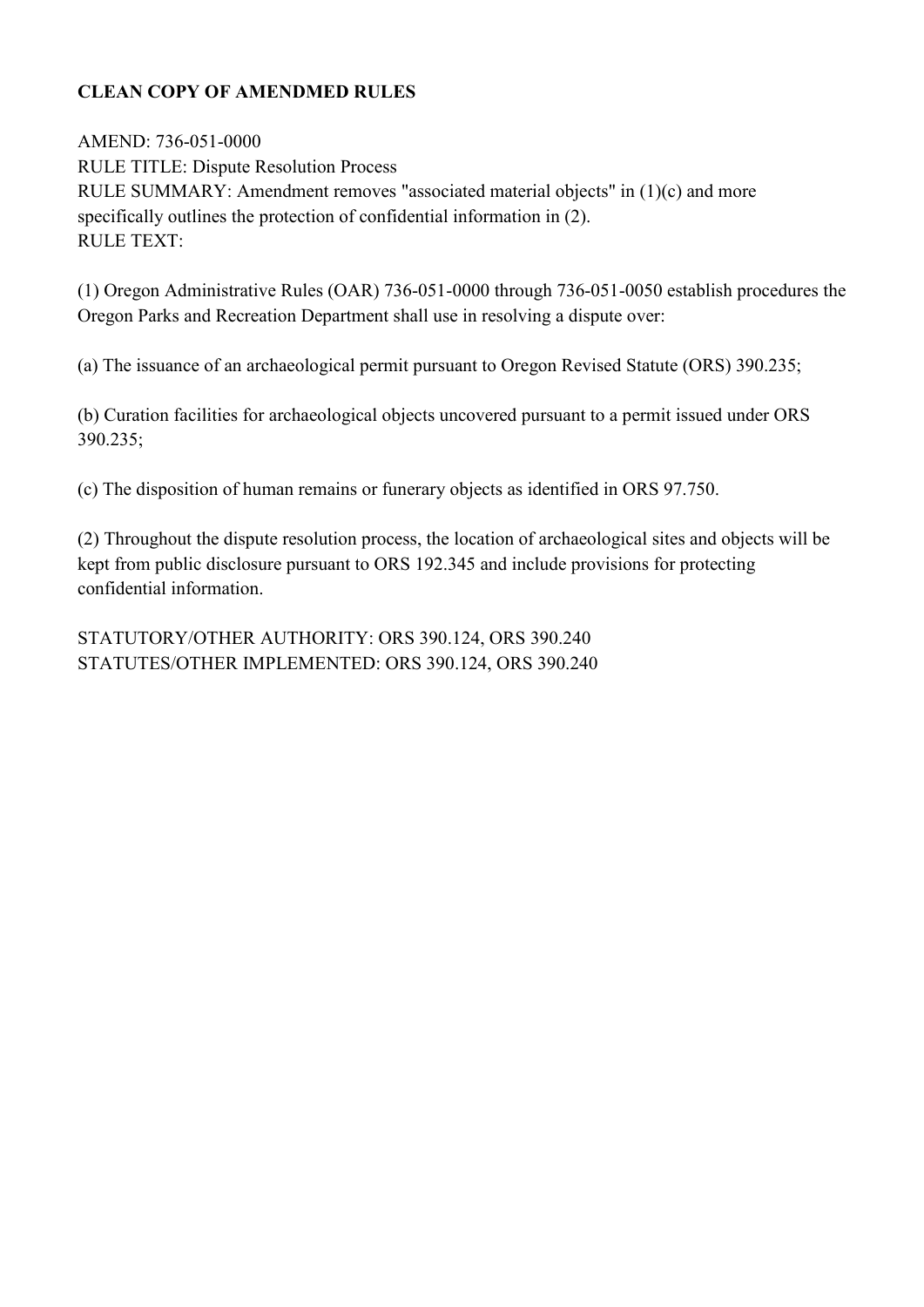RULE TITLE: Dispute Resolution Definitions

RULE SUMMARY: Rules clarified for Dispute Resolution process. Alphabetizing the definitions and reordering to provide better clarification. Expanding and or clarifying the definitions. RULE TEXT:

As used in OAR 736-051-0020 through 736-051-0050, unless the context requires otherwise:

(1) "Alternate Curatorial Facility" means the institution approved by the University of Oregon Museum of Natural and Cultural History (UOMNCH) incorporating the Oregon State Museum of Anthropology (OSMA), and appropriate tribes, meeting standards in ORS 390.235;

(a) Where materials pursuant to ORS 390.235(3)(b) are made available for nondestructive research by scholars;

(b) Where "Scholars" means but is not limited to: tribal members, traditional cultural practitioners, traditional cultural authorities, archaeologists, academic professionals, and students.

(2) "Applicant" means the qualified archaeologist (as defined in ORS 390.235) and the institution/company they represent responsible for the terms and any conditions of an archaeological permit pursuant to ORS 390.235.

(3) "Appropriate Tribe" means the Indian tribe or tribes designated by the Legislative Commission on Indian Services (LCIS).

(4) "Arbitration" means a process whereby a neutral third party or panel considers the facts and arguments presented by disputing parties and renders a decision.

(5) "Archaeological Object" has the meaning given that term in ORS 358.905.

(6) "Archaeological Permit" means the permit issued under ORS 390.235.

(7) "Archaeological Site" has the meaning in ORS 358.905.

(8) "Burial" has the meaning given that term in ORS 358.905.

(9) "Conditions" means any additional permit terms proposed for property access, research, notifications, field methods, analyses, monitoring, curation, and reporting, by an entity with approval authority.

(10) "Entity with Approval Authority" means, as appropriate to the context, one or more of the following: The Oregon Parks and Recreation Department, the private landowner as applicable or land managing agency, and the most appropriate tribe(s).

(11) "Funerary Objects" have the meanings given that term in ORS 358.905.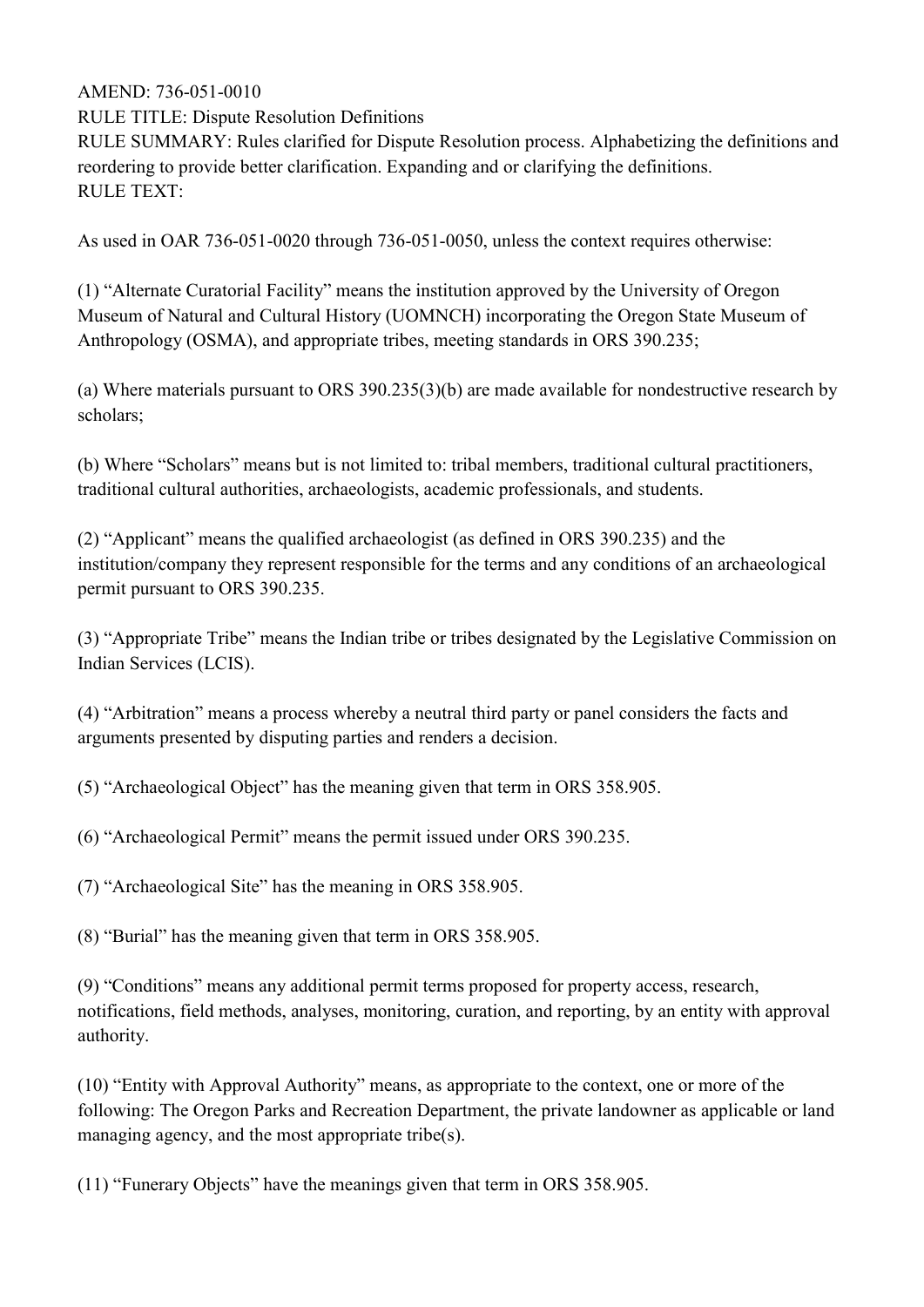(12) "Human Remains" has the meaning given that term in ORS 358.905.

(13) "Indian Tribe" has the meaning given in ORS 97.740.

(14) "Mediation" means a process in which a third party assists and facilitates two or more parties to a dispute in reaching a mutually acceptable resolution of the dispute.

(15) "Negotiation" means an informal process by which an attempt is made by disputing parties to resolve the dispute without the need for mediation or arbitration.

(16) "Object of Cultural Patrimony" has the meaning given that term in ORS 358.905

(17) "Qualified Archaeologist" means a person that meets ORS 390.235 education and experience criteria related to archaeological collection and excavation, as support of their ability to comply with terms and conditions of a State of Oregon issued archaeological permit.

(18) "Sacred object" has the meaning given that term in ORS 358.905.

(19) "State Designated Curatorial Facility" means the UOMNCH incorporating the OSMA.

STATUTORY/OTHER AUTHORITY: ORS 390.124, ORS 390.240 STATUTES/OTHER IMPLEMENTED: ORS 390.124, ORS 390.240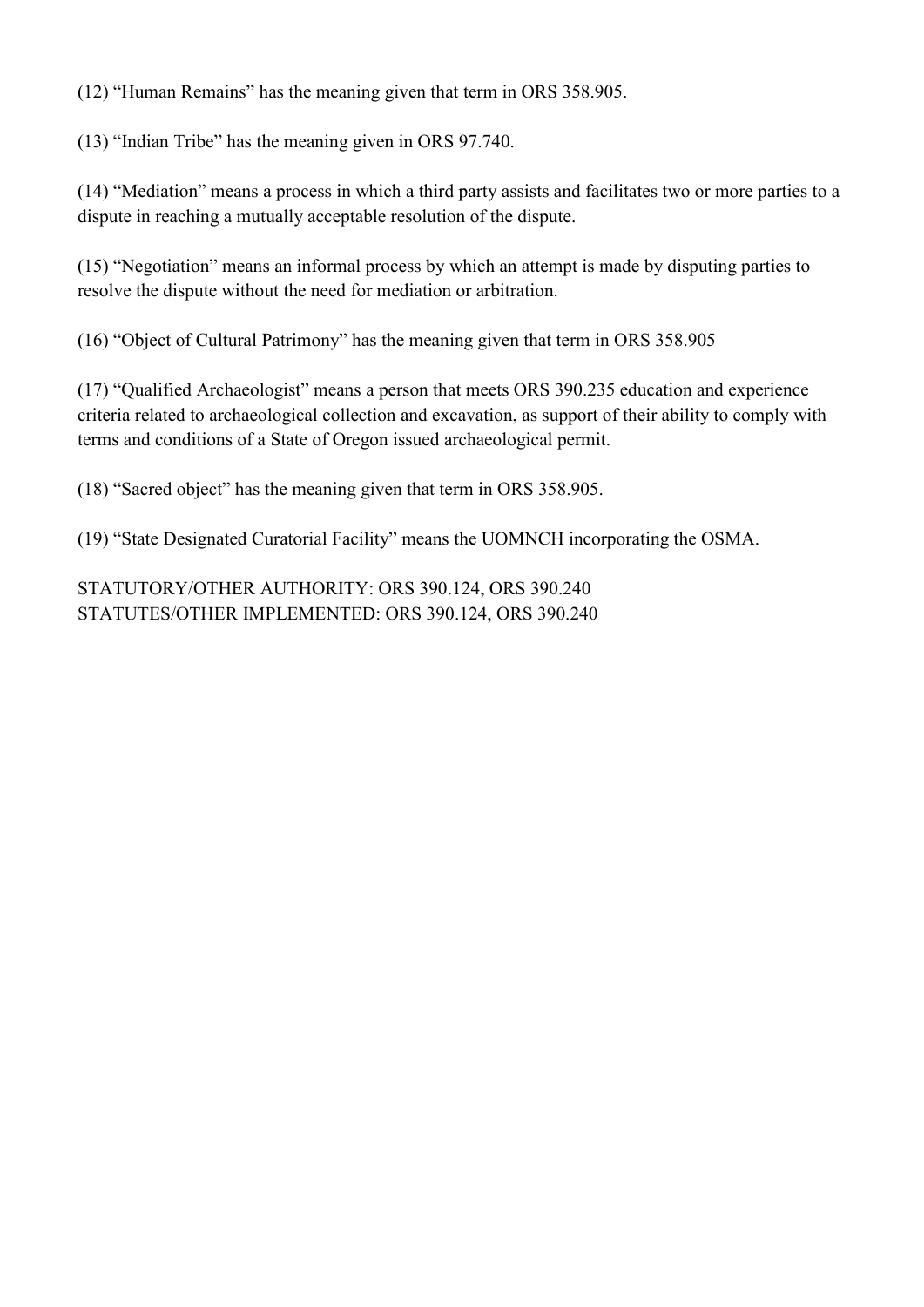RULE TITLE: Disputes Covered by the Dispute Resolution Process

RULE SUMMARY: Clarify the dispute resolution process between the persons or entities whom it can involve. Grammatical changes to provide more clarity. Expands to include prior failure of applicant's compliance or unresolved comments to a report submitted for a permit issued on or after January 1, 2023.

#### RULE TEXT:

These rules cover disputes among or between persons or entities that have statutory authority to: approve or object to the issuance of an archaeological permit, approve or object to a proposed curatorial facility, approve or object to the disposition of human remains, funerary objects, sacred objects, or objects of cultural patrimony; apply for an archaeological permit.

(1) After a permit application is sent out for review, including after its issuance, disputes may arise among or between entities with approval authority and applicants over any proposed terms, conditions, or objections where:

(a) An entity with approval authority over an application for a permit objects to its issuance;

(A) Based on any proposed terms or conditions.

(B) Based on any prior failure of the applicant to comply with terms or conditions of a permit issued on or after January 1, 2023.

(C) Based on any unresolved comments to a report submitted for a permit issued on or after January 1, 2023. Where the entity with approval authority is able to include documentation supporting comments were requested and not addressed.

(D) Based on a prior violation of ORS 390.235 by the applicant for failing to obtain a permit, on or after January 1, 2023.

(b) The applicant disagrees with any proposed terms or conditions of a permit;

(c) The applicant disagrees with an objection to their permit application.

(2) Disputes may arise over the selection of curatorial facilities for archaeological objects uncovered on public lands where:

(a) An entity that has approval authority over the choice of an alternate curatorial facility withholds that approval;

(b) The archaeological permit applicant disagrees with the choice of an alternate curatorial facility as made by an entity with approval authority.

(3) Disputes may arise over the disposition of human remains, funerary objects, sacred objects, or objects of cultural patrimony as described in ORS 97.740.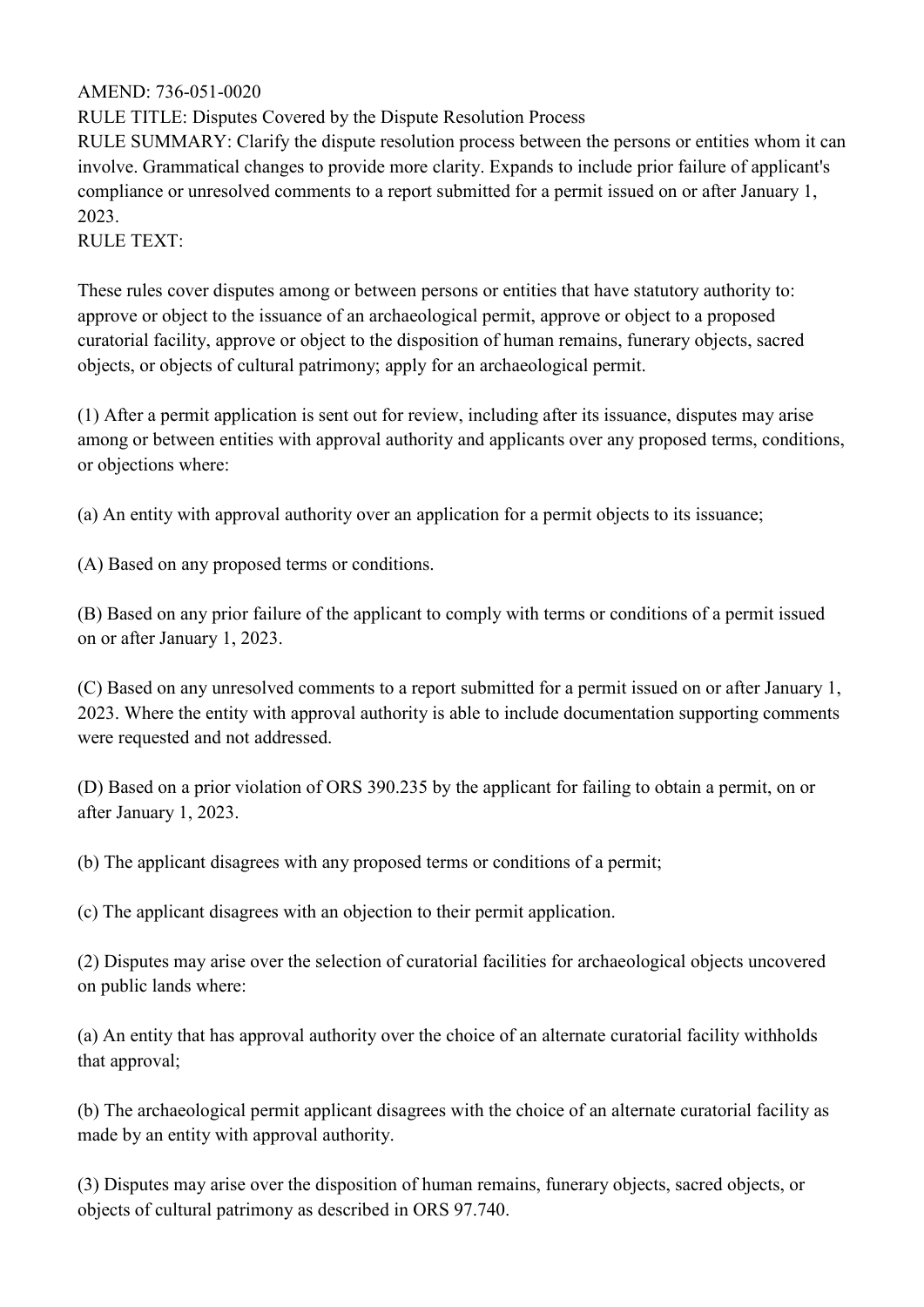STATUTORY/OTHER AUTHORITY: ORS 390.124, ORS 390.240 STATUTES/OTHER IMPLEMENTED: ORS 97.750, ORS 390.235, ORS 97.740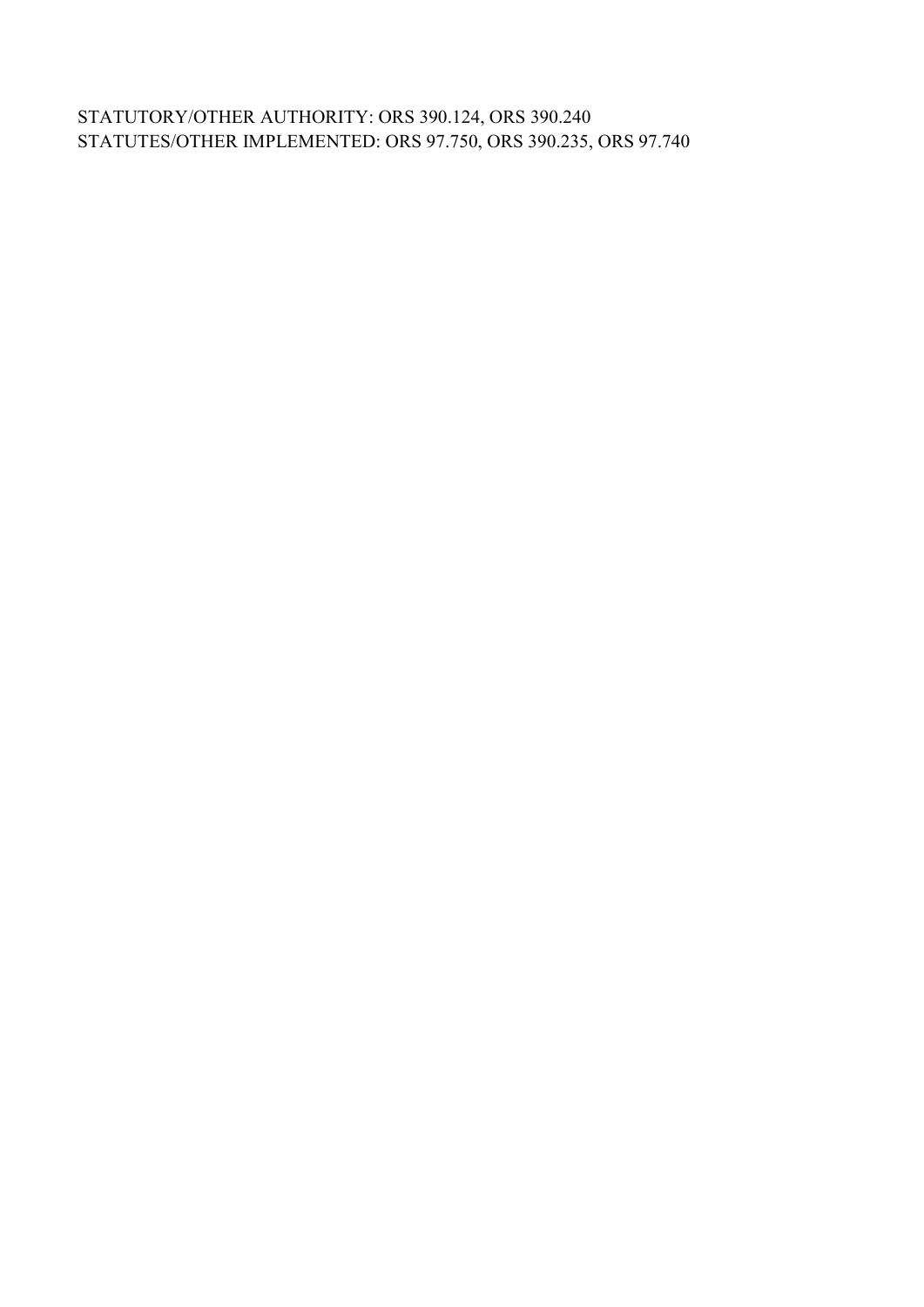RULE TITLE: Informal Dispute Resolution (Negotiation)

RULE SUMMARY: Amended to extend the recommended informal dispute resolution process completion time from within 30 days to within 60 days. Also amended to clarify that the disputing party can terminate the dispute to either withdraw or submit to mediation. RULE TEXT:

(1) If the permit applicant or an entity with approval authority over an application for a permit objects to the approval or objection of a permit or any of its terms or conditions, they shall notify the State Historic Preservation Office (SHPO) in writing.

(2) The SHPO shall initiate an informal process by which the disputing parties shall attempt to reach agreement. By mutual agreement, the disputing parties may include the SHPO or other third parties in this process, but they shall not be compensated. The informal dispute resolution process shall be completed within 60 days.

(3) At any time a disputing party can terminate the informal dispute resolution process and submit the dispute to mediation or withdraw the dispute by notifying all parties in writing.

STATUTORY/OTHER AUTHORITY: ORS 390.124, ORS 390.240 STATUTES/OTHER IMPLEMENTED: ORS 390.240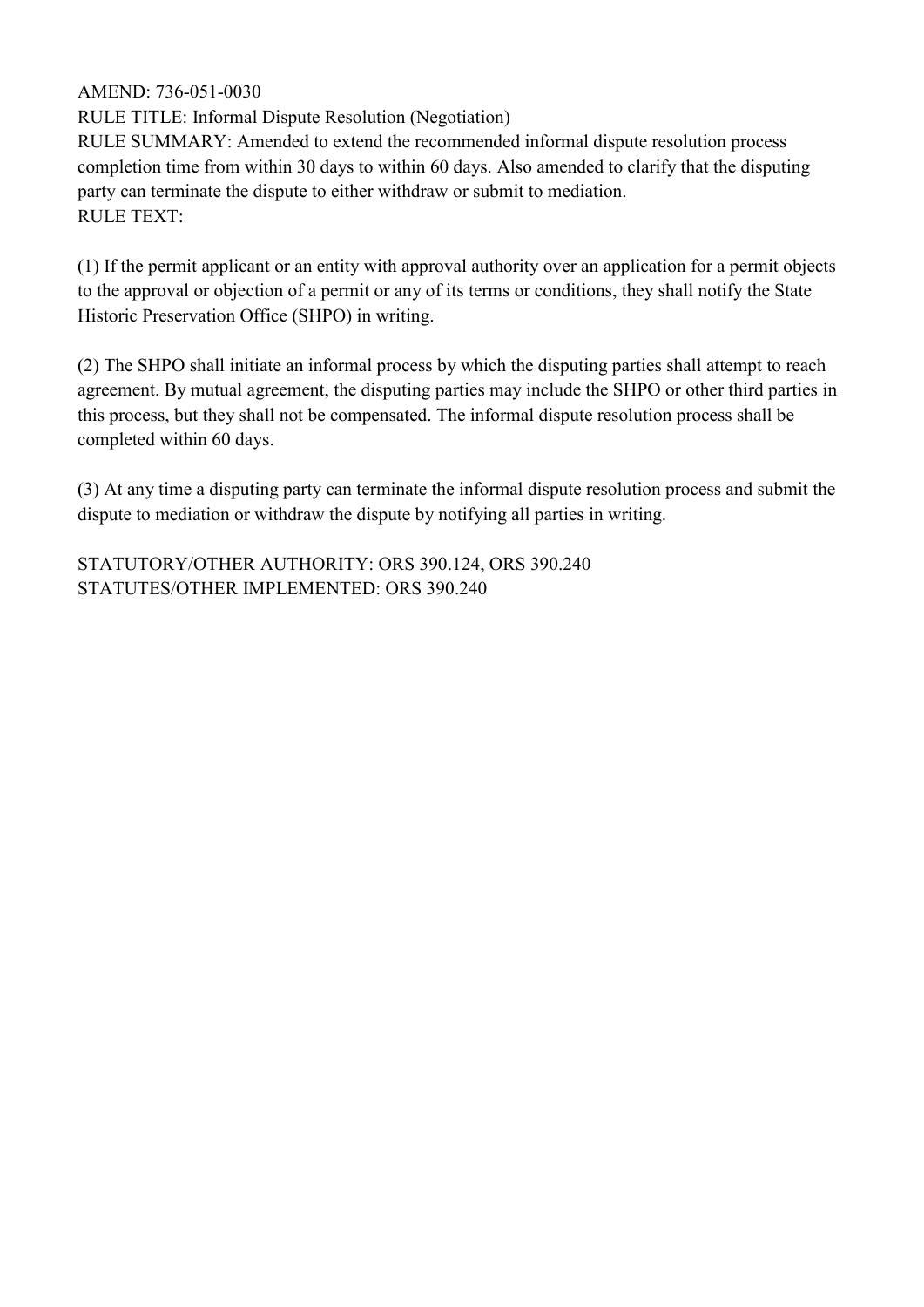RULE TITLE: Mediation

RULE SUMMARY: Minor grammatical updates and word choice. The biggest amendment falls under subsection(5)(e) regarding the specification of public disclosure of sites that need to remain confidential during the dispute resolution process. RULE TEXT:

(1) The entities with approval authority shall compile and maintain a list of potential mediators.

(2) Within ten calendar days of receipt of a written request to mediate, the SHPO shall provide the disputing parties with a list of at least three potential mediators, including written credentials of each one.

(3) Within ten calendar days of receipt of the list of potential mediators, each disputing party shall notify the SHPO if one or more of the mediators would be acceptable.

(4) Disputing parties may interview potential mediators. All parties shall agree on the choice of mediator within five working days after the list of acceptable mediators is forwarded to SHPO.

(5) The mediator shall assist the disputing parties in preparing for mediation. Such preparations shall include:

(a) A statement of the issues to be mediated;

(b) A list of the parties who will participate in the mediation;

(c) An estimated completion date for the mediation process. By mutual consent, deadlines may be established for ending or continuing the mediation process;

(d) A statement of what shall constitute agreement. An understanding of what constitutes agreement shall include adequate time for each disputing party's decision-making body to ratify a tentative agreement reached by the mediator and the disputing parties;

(e) Throughout the dispute resolution process, the location of archaeological sites and objects will be kept from public disclosure pursuant to ORS 192.345, and include provisions for protecting confidential information about traditional or sacred places and practices, or other sensitive information associated with archaeological sites and objects;

(f) Provisions for payment of the mediator's services, if the services are not voluntary;

(g) Any other procedural matters the disputing parties determine need resolution before mediation begins on the substantive issues.

STATUTORY/OTHER AUTHORITY: ORS 390.124, ORS 390.240 STATUTES/OTHER IMPLEMENTED: ORS 390.240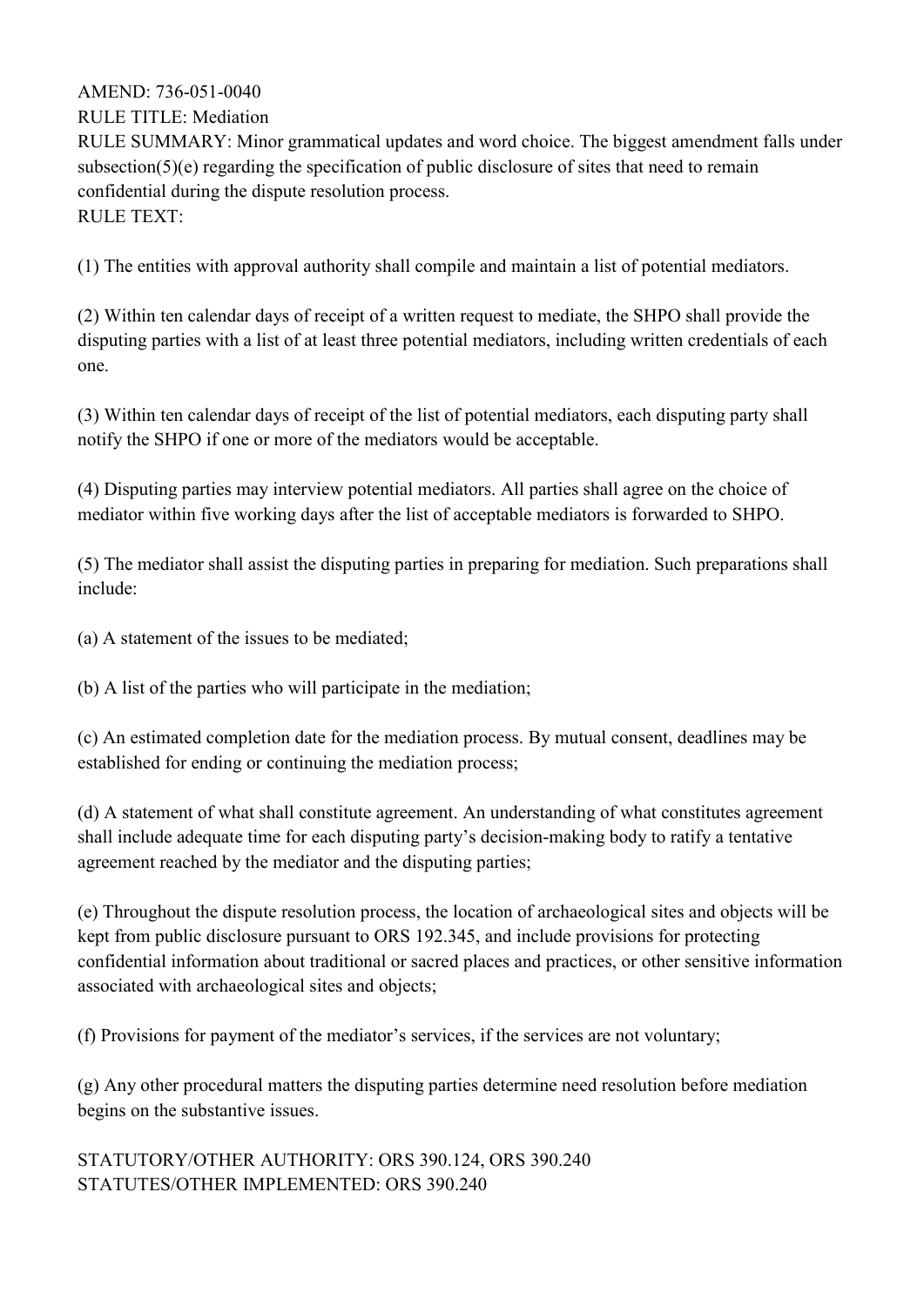AMEND: 736-051-0050 RULE TITLE: Arbitration RULE SUMMARY: Updates names to appropriate entities. Removes original subsection (7) referencing appeal process. RULE TEXT:

(1) If the mediation does not yield a result satisfactory to all parties, the disputing parties shall notify the SHPO in writing, and the dispute shall proceed to arbitration.

(2) The SHPO shall notify each of the following of the need to designate one representative to serve on an arbitration panel:

(a) The SHPO;

(b) The LCIS;

(c) The UOMNCH;

(d) The governing bodies of the federally-recognized Indian tribes;

(3) All panel members shall be designated within ten calendar days of receipt of SHPO's notification.

(4) By consensus, the panel shall:

(a) Choose a chair who shall be responsible for scheduling arbitration sessions, notifying all parties with standing in the dispute, and convening the arbitration session; and

(b) Establish the procedural framework for the arbitration.

(5) The issues to be arbitrated are limited to those which could not be resolved by the mediation process.

(6) Any party that declines to participate in the mediation or arbitration process waives its right to approve the permit application, or to set conditions on the approval of the permit application.

STATUTORY/OTHER AUTHORITY: ORS 390.124, ORS 390.240 STATUTES/OTHER IMPLEMENTED: ORS 390.240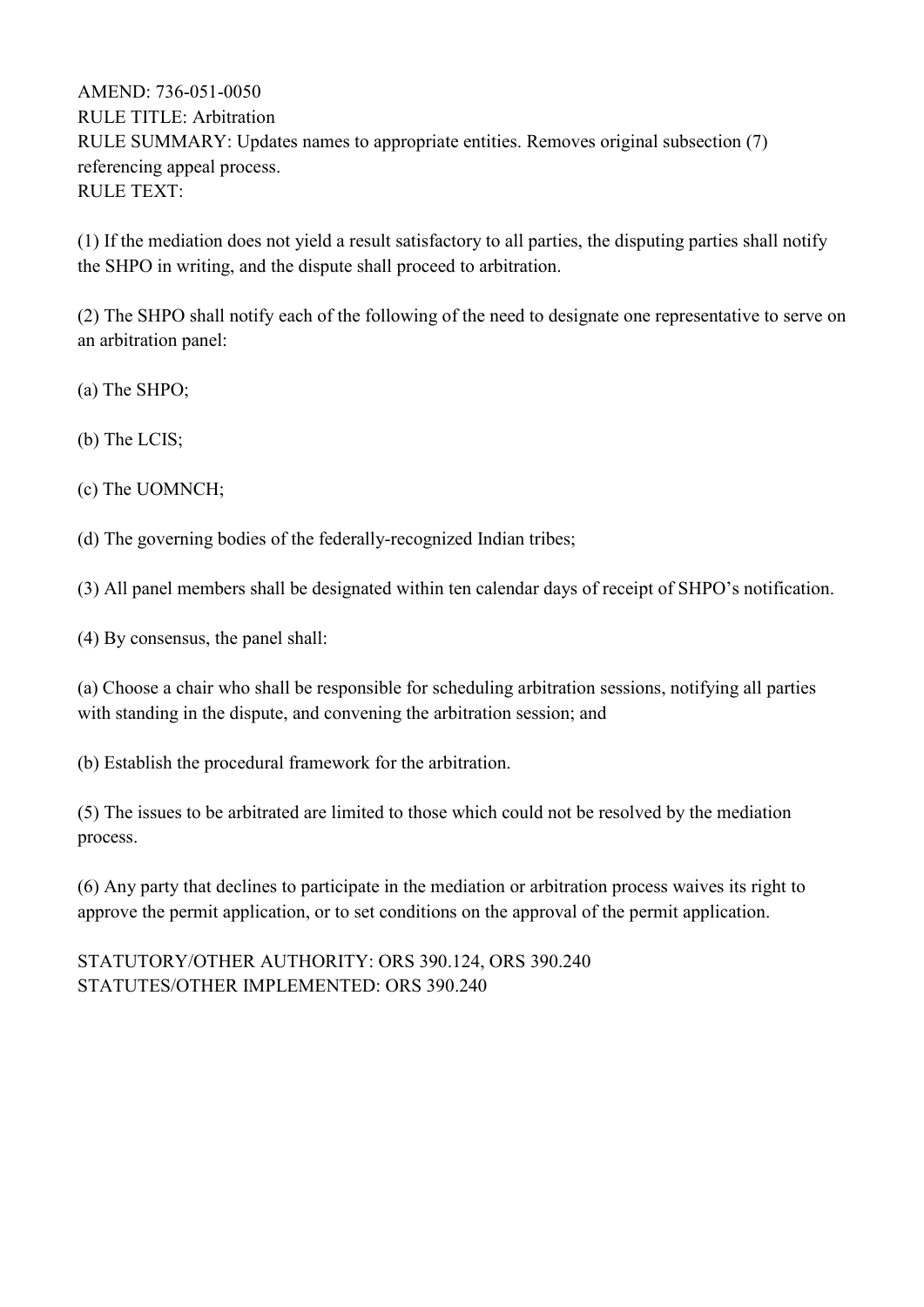RULE TITLE: Application for Archaeological Permit

RULE SUMMARY: Clarifies subsection (2) by rewording. Articulates that the ORS dictates the required confidentiality of the archaeological objects and sites, not local processes or other rules. RULE TEXT:

(1) OAR 736-051-0060 through 736-051-0090 establish procedures the Director of the Parks and Recreation Department, or their designee, shall use in issuing archaeological permits on public and private lands.

(2) Per ORS 192.345, information pertaining to the location of archaeological objects and sites are confidential and exempt from public disclosure. Requirements outside those identified in this rule from local processes or other rules that contradict any of the roles and responsibilities herein, are not enforceable under this process in part due to this exemption.

STATUTORY/OTHER AUTHORITY: ORS 390.235(1)(d) STATUTES/OTHER IMPLEMENTED: ORS 390.235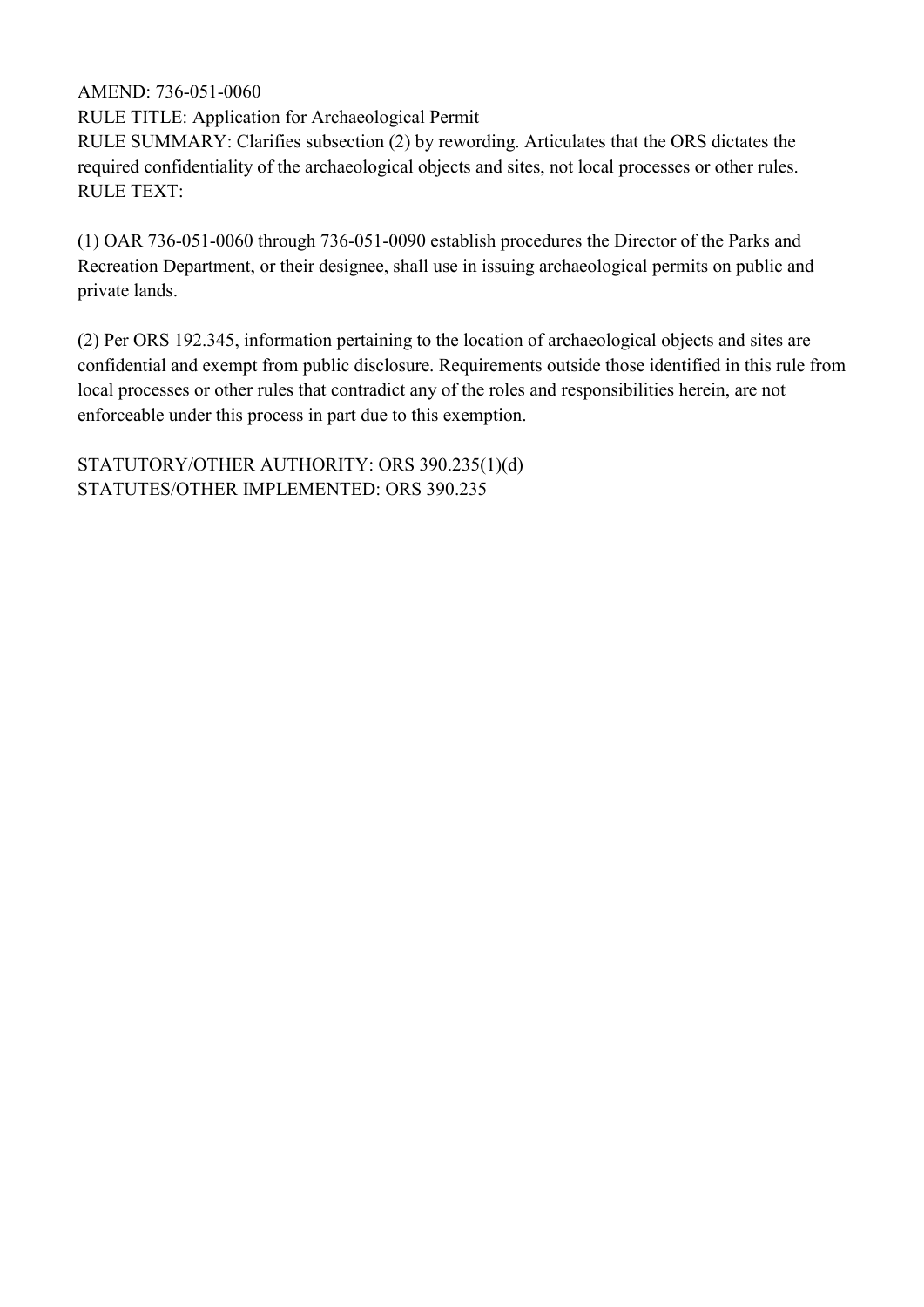RULE TITLE: Archaeological Permits: Definitions

RULE SUMMARY: Clarified application to start from OAR 735-051-0080. In depth changes and specification to some of the definitions including "applicant" to defining "qualified archaeologist" terminology. Amended definitions to "Curatorial Facility" and its alternates in a way that better aligns with the ORS. Added definitions and references to the ORS for terms like "Destroy," "Funerary object," "Historic Cemetery," "Human Remains," "Injure," and "Object of Cultural Patrimony. Amended to specify the definition of "Qualified Archaeologist" and the qualifications. Most notable are definitions of terms used in ORS 390.325 to describe the "Qualified Archaeologist" requirements. Other updates mostly consist of ORS references. RULE TEXT:

As used in OAR 736-051-0080 through 736-051-0090 unless the context requires otherwise:

(1) "Alter" means to disturb or remove any part of an archaeological site.

(2) "Applicant" means the qualified archaeologist (as defined in ORS 390.235) and the institution/company they represent responsible for the terms and any conditions of an archaeological permit pursuant to ORS 390.235.

(3) "Appropriate Tribe" means the Indian tribe or tribes designated by the LCIS.

(4) "Archaeological Excavation" requires a permit on non-federal public and private lands and means to apply archaeological methods to break the ground surface to remove any buried or embedded archaeological object, feature, or non-archaeological material for the purposes of performing archaeological research.

(5) "Archaeological Object" has the meaning in ORS 358.905.

(6) "Archaeological Permit" means the permit issued under ORS 390.235.

(7) "Archaeological Site" has the meaning in ORS 358.905.

(8) "Burial" has the meaning in ORS 358.905.

(9) "Conditions" means any additional permit terms proposed for property access, research, notifications, field methods, analyses, monitoring, curation, and reporting, by an entity with approval authority.

(10) "Curatorial Facility" means either:

(a) The "State Designated Curatorial Facility", which is the UOMNCH; or

(b) "Alternate Curatorial Facility" which means the institution approved by UOMNCH and appropriate tribes meeting standards in ORS 390.235.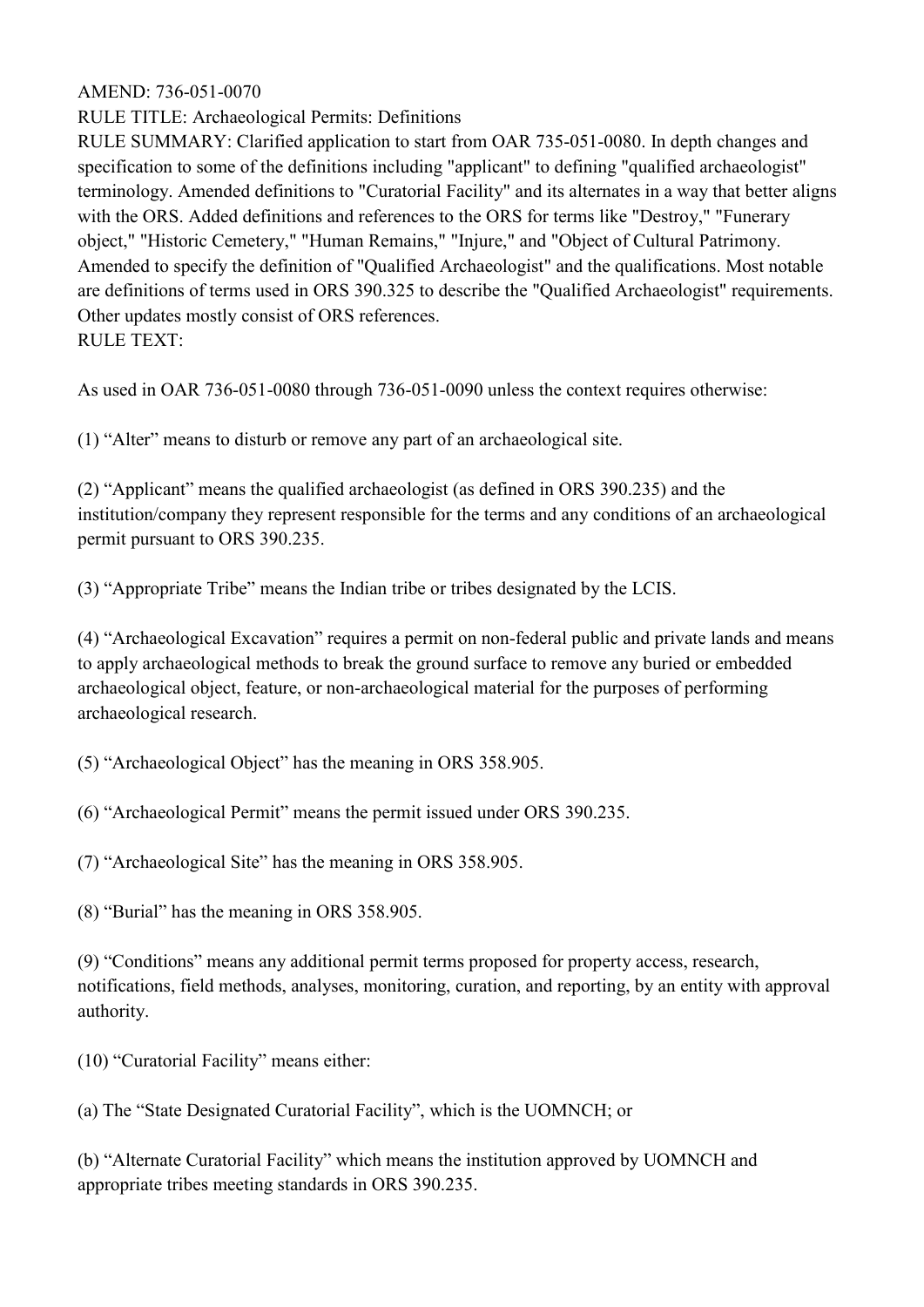(11) "Destroy" means to injure in entirety.

(12) "Entity with Approval Authority" means, as appropriate to the context, one or more of the following: The Oregon Parks and Recreation Department, the landowner or land managing agency, and the most appropriate tribe(s).

(13) "Exploratory Excavation" is a type of archaeological excavation inventory method for identifying the presence or absence of a buried archaeological object or site, not visible from the surface, requiring a permit on non-federal public lands.

(14) "Funerary object" has the meaning in ORS 358.905.

(15) Historic Cemetery has the meaning given in ORS 97.772.

(16) "Human Remains" has the meaning given that term in ORS 358.905.

(17) "Injure" means to inflict damage of any kind.

(18) "Object of Cultural Patrimony" has the meaning given that term in ORS 358.905

(19) "Person" means an individual, a partnership, a public or private corporation, an unincorporated association or any other legal entity. "Person" includes any subsidiary subcontractor, parent company or other affiliate. Business entities are considered affiliates when one controls or has the power to control the other or when both are controlled directly or indirectly by a third person.

(20) "Private Lands" means lands within the State of Oregon owned by a person, except "Private lands" does not include federal lands or nonfederal public lands, or any lands the title to which is:

(a) Held in trust by the United States for the benefit of any Indian tribe or individual;

(b) Held by an Indian tribe or individual subject to a restriction by the United States against alienation.

(21) "Public Lands" means any lands owned by the State of Oregon, a city, county, district or municipal or public corporation in Oregon.

(22) "Qualified Archaeologist" means a person that meets the ORS 390.235 education, fieldwork, laboratory or curation, and reporting experience specific to archaeological excavation and analysis, supporting their ability to comply with any terms and conditions of a State of Oregon issued archaeological permit. The "Qualified Archaeologist" must be able to demonstrate that they:

(a) Possess a post-graduate degree in archaeology, anthropology, history, classics or other germane discipline with a specialization in archaeology, or a documented equivalency of such a degree;

(A) Where "Post-Graduate Degree" means a Master of Arts (MA), Master of Science (MS), or Doctor of Philosophy (PhD) degree from an accredited member of a state system of higher education; or from an accredited academic or higher education institution, through an accredited program in archaeology,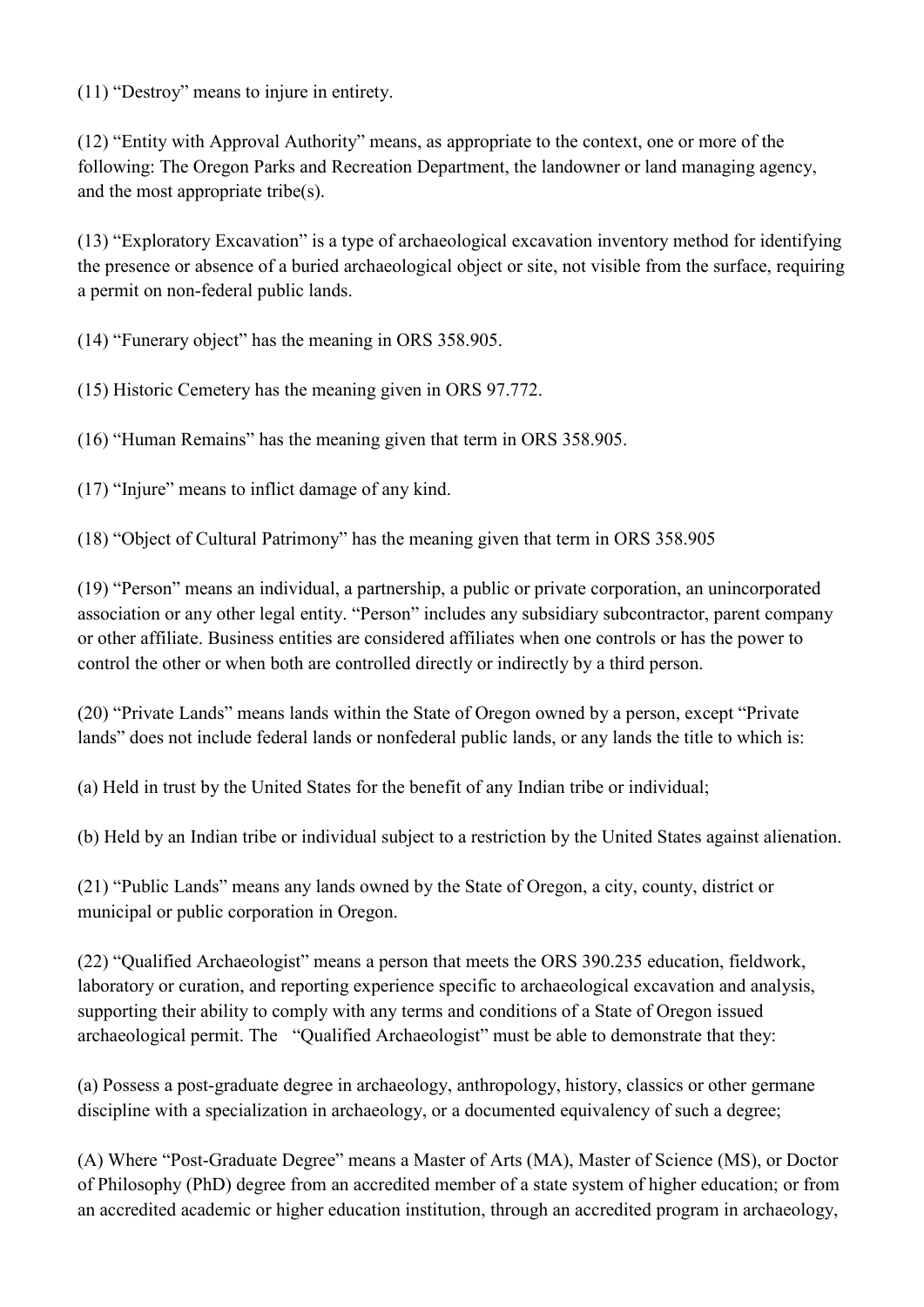anthropology, history, classics or other germane discipline with a specialization in archaeology.

(B) Where "specialization in archaeology" means the program, coursework, and graduate faculty adhere to departmental requirements for the equivalency of a post-graduate degree in the discipline of archaeology, and the applicable curriculum was appropriately accredited by an accrediting body recognized by the Secretary of the U.S. Department of Education.

(C) Where "archaeology" means the study of the past based on: archaeological method and theory, the analysis or patterning of any surviving archaeological objects, sites, or features, anthropogenic soils, ethnographic, historic, or oral traditions, and any associated contextual relationships documenting the use of a place or places by people individually or collectively for any amount of time. Archaeology is a subfield of Anthropology.

(D) Where "documented equivalency" means an official record of a post-graduate degree from a foreign educational institution deemed equivalent to that gained in conventional/accredited U.S. education programs comparable to a MA, MS, or PhD, with a specialization in archaeology.

(b) Have twelve weeks (480 hours) of supervised experience in basic archaeological field research, including both survey and excavation, and four weeks (160 hours) of archaeological laboratory analysis or curating;

(A) Where supervised archaeological field research means at the professional level, as opposed to that obtained as a volunteer, or for undergraduate or graduate school credit.

(B) Where 480 hours of both survey and excavation means a minimum of 240 hours each.

(c) Have designed and executed an archaeological study, as evidenced by a MA or MS thesis, PhD dissertation, peer reviewed publication, or report equivalent in scope and quality dealing with archaeological field research, of which they are the sole, or primary/lead author.

(A) Where "archaeological field research" means hands-on analysis of a professionally excavated archaeological collection or a portion of a collection from data recovery or test excavations in an archaeological site prior to or after curation at an Oregon "State Designated", "Alternate Curatorial Facility", or federally approved facility. Where the collection consists of archaeological objects and associated data, such as excavation level forms, field maps, catalogs of archaeological objects, archaeological object inventories, collected samples, and photographs, conveying overall provenience.

(B) Where being the "sole author" unequivocally demonstrates the "Qualified Archaeologist" designed and executed the archaeological study.

(C) Where a primary/lead author can clearly demonstrate their specific contribution evidencing they were principally responsible for designing and executing the archaeological study.

(23) "Recognized Educational Institution" means:

(a) An accredited member of a state system of higher education; or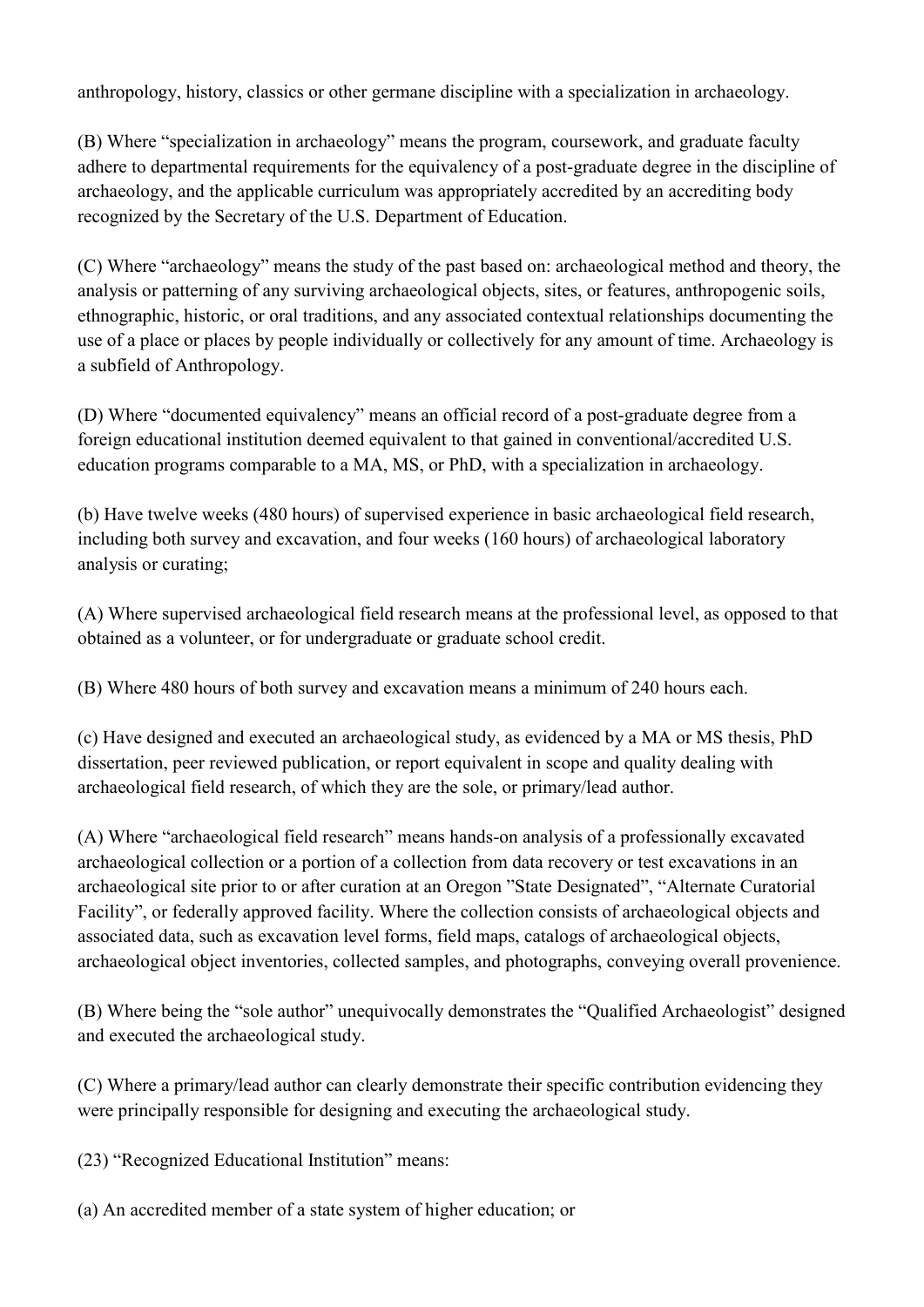(b) An accredited academic or higher education institution with an accredited curriculum in anthropology specializing in archaeology, or related field.

(24) "Recognized Scientific Institution" means a chartered museum, organization, or society with a commitment to the scientific method.

(25) "Remove" means taking any material, whether archaeological or not, embedded in or on the surface, or under the surface of the ground.

(26) "Sacred object" has the meaning given that term in ORS 358.905.

(27) "Tribal Coordination" means a bilateral process of discussion, cooperation, and decision-making about the proposed investigation to assist with the development of the archaeological permit research design.

STATUTORY/OTHER AUTHORITY: ORS 390.235(1)(d) STATUTES/OTHER IMPLEMENTED: ORS 358.920, ORS 390.235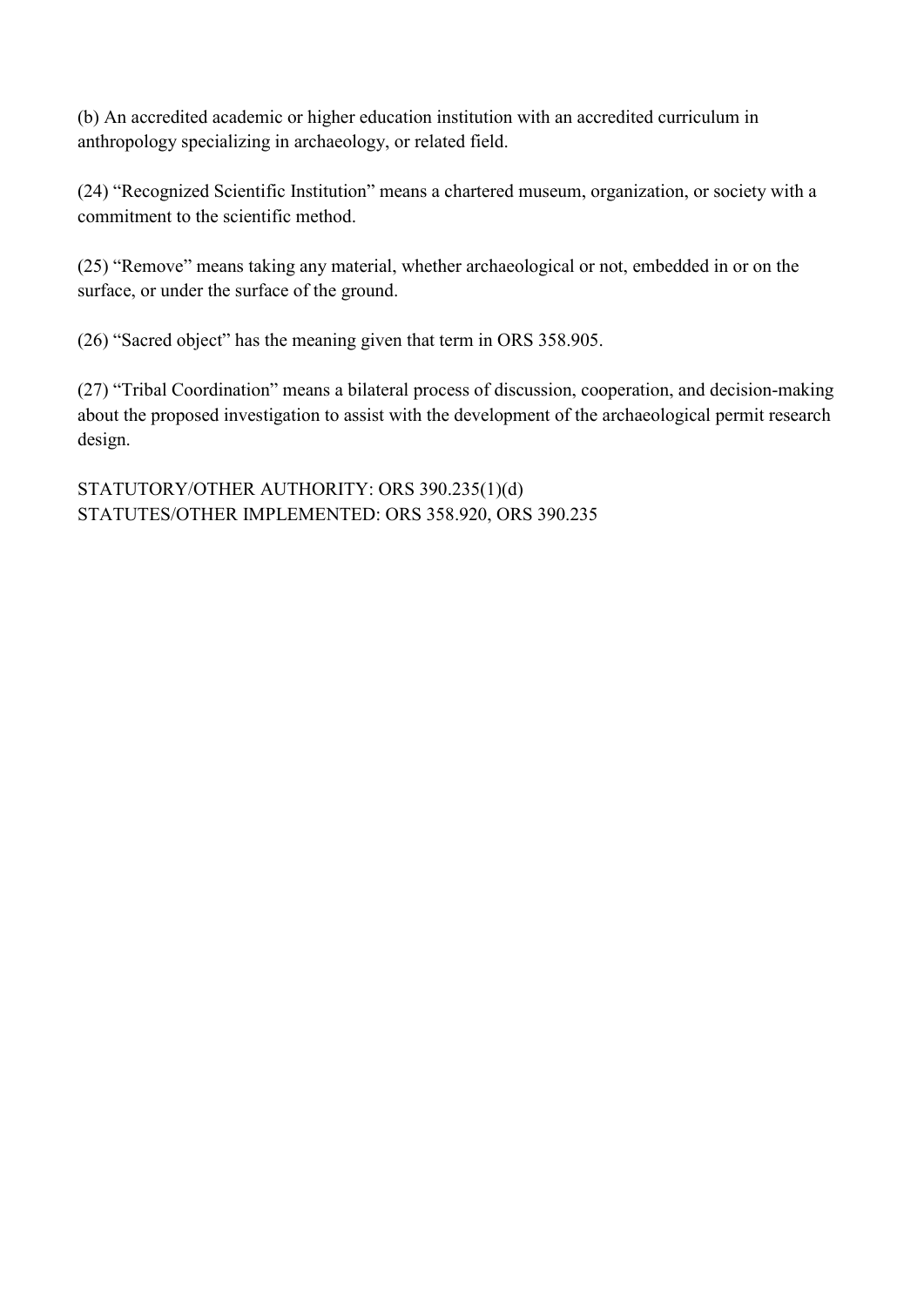RULE TITLE: Archaeological Permits: Process for Applying for an Archaeological Permit on Public Lands

RULE SUMMARY: The rule amendments more clearly outline the process and required information for application of an archaeological permit. Amendments include list of past and present permits, tribes engaged, contingency plans, and research design. The amendments require more specific information, contact information and review process information. RULE TEXT:

(1) A person may not excavate or alter an archaeological site on public lands, make an exploratory excavation on public lands to determine the presence of an archaeological site, or remove from public lands any material of an archaeological, historical, prehistorical, or anthropological nature without first obtaining a permit issued by the State Parks and Recreation Department.

(2) An archaeological permit may be issued to:

(a) A qualified archaeologist in the employ of a person conducting an excavation, examination or gathering of archaeological objects for the benefits of a recognized scientific or educational institution with a view to promoting the knowledge of archaeology or anthropology;

(b) A qualified archaeologist to salvage archaeological objects from unavoidable destruction; or

(c) A qualified archaeologist sponsored by a recognized institution of higher learning, private firm or an Indian tribe as defined in ORS 97.740.

(3) A qualified archaeologist who desires an archaeological permit pursuant to ORS 390.235 must submit an application to the Oregon Parks and Recreation Director or their designee. The application must be complete and include:

(a) A map, such as a USGS 7.5 minute topographic at 1:24,000 scale, that enables the landowner or land managing agency, SHPO, LCIS, and the appropriate Indian tribe(s) to clearly understand the exact location of the archaeological investigation;

(b) A research design that explicitly develops the rationale behind the proposed archaeological investigation. The research design supports the applicant's understanding of appropriate archaeological methods, theoretical paradigms, analyses, curation, laws, anticipated results, and an understanding of the context of place through time. Tribal coordination will assist in the development of the research design which includes background information from any pertinent publications, gray literature, informants, tribes, ethnographies, historic properties of religious and cultural significance, traditional cultural properties, documented archaeological objects and sites, historic documents or National Register bulletins relevant to the objectives of the archaeological investigation and its location. The research design includes appropriate field and analytical methods to achieve any research objectives based on informed expectations, and is part of the terms of an issued permit;

(c) The name and current contact information of the landowner or land managing agency;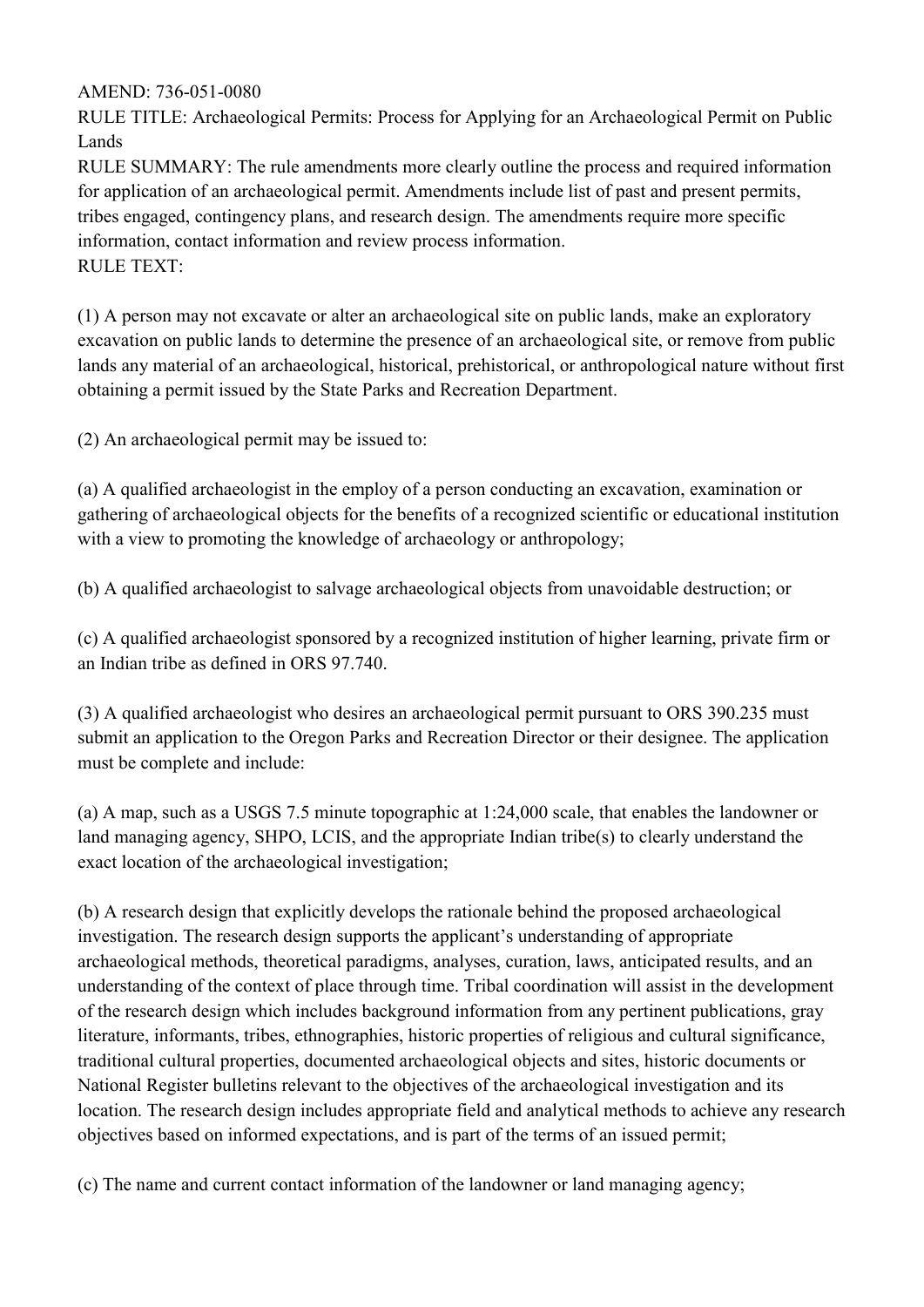(d) The State designated or approved alternate curation facility for archaeological objects, field forms, photographs, and other attendant data from the proposed archaeological investigation;

(e) A list of any tribes engaged in tribal coordination prior to submitting the archaeological permit application;

(f) A statement from the applicant disclosing any prior state or federal archaeological law violations;

(g) A list of all open archaeological permits issued to the applicant still pending;

(h) A list of any outstanding archaeological permits from the past ten years;

(i) As applicable, a contingency plan for any unanticipated discoveries of archaeological objects or sites during any stage of a project or undertaking.

(4) Upon receipt of a complete application, the Director or their designee, shall determine whether public lands, as defined in OAR 736-051-0070(16), are involved.

(5) In consultation with the LCIS, the SHPO shall identify the appropriate tribe(s) with review authority over the archaeological permit application. In the event LCIS is not able to respond within 48 hours, SHPO will designate the most appropriate tribes based on past permits issued in the vicinity.

(6) The SHPO shall provide the complete application to entities with approval authority for review.

(a) Entities with approval authority have 30 calendar days from the date the application is sent to respond with their approval, approval with conditions, or objection. No response within 30-days means no conditions or objections were submitted to SHPO. SHPO shall send copies of all responses to the applicant;

(b) Before issuing a permit, SHPO shall review any conditions to be added to the issued permit, or objections received from entities with review authority;

(c) At the request of any tribe with review authority over a permit application, the applicant shall continue to coordinate with them during the 30-day review period. Tribal coordination may include, but is not limited to a discussion of the proposed archaeological investigations, research design, permit terms or conditions, reporting, tribal monitoring of the permit work, curation, inadvertent discovery contingency plans during the archaeological investigations, or any associated project design or development.

(7) Any person or entity who post SHPO and appropriate tribe clearance review discovers an archaeological object, site, human remains, burial, historic cemetery, funerary object, sacred object, or object of cultural patrimony, may request an expedited 48-hour permit review. The request may be granted if the Director or their designee, in coordination with entities with approval authority determine the 30-day permit review period of this rule will result in an undue risk to public health, life or safety, or an undue threat to the archaeological object, site, human remains, burial, funerary object, sacred object, or object of cultural patrimony. Examples of situations creating undue risk to public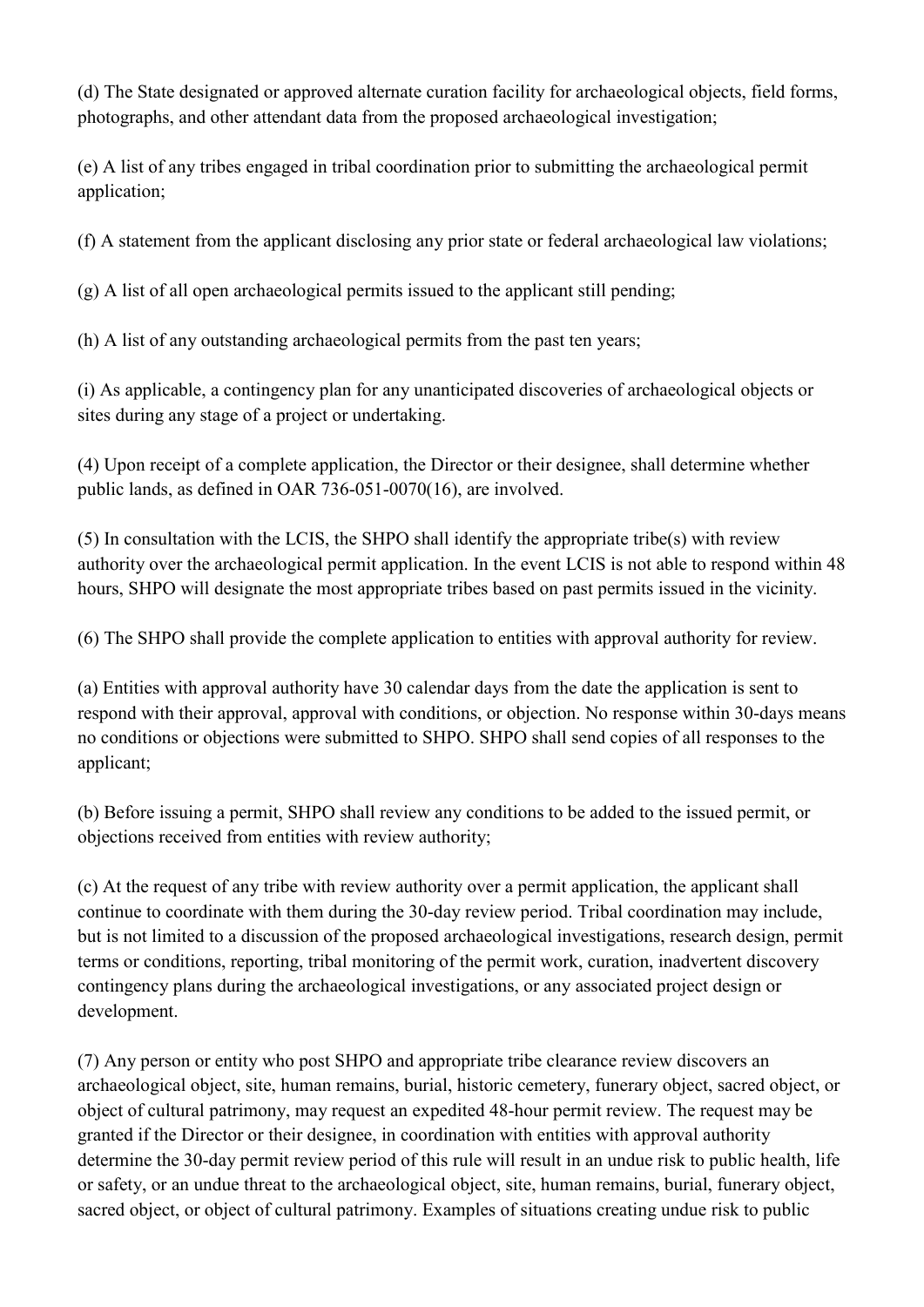health, life or safety include: hazardous material spills, breach of regional flood control facilities, and pipeline failures. Examples of creating undue threat to an archaeological object, site, human remains, burial, historic cemetery, funerary object, sacred object, or object of cultural patrimony include: erosion, susceptibility to theft, prolonged exposure to the elements, and proposed construction related activities.

(a) If the Director or their designee determines that an expedited review request is warranted, the following procedures apply:

(A) The applicant shall submit an expedited permit application for the Director or their designee to send out to entities with approval authority for review;

(B) During the following 48 hours (excluding Saturday, Sunday, and any State, Federal, or Tribal holidays), entities with approval authority may respond to the permit application with their approval, approval with conditions, or object. No response within 48 hours means the entity with approval authority did not condition or object. If any entity with approval authority objects in writing to an expedited review, the director or their designee will not proceed with the expedited review;

(C) The applicant may proceed when the permit is issued.

(b) For the purposes of this section, excluding burials, funerary objects, sacred objects, or any objects of cultural patrimony, expedited 48-hour permit reviews are only available if prior review by the most appropriate tribes, and SHPO has occurred.

(8) After considering the application, maps, research design, and recommendations for conditions, or objections received by entities with approval authority during consultation, the Director or their designee may issue the permit without conditions, issue the permit with conditions, or deny the permit. The permit does not relieve the applicant of compliance with other federal or state requirements, including, but not limited to, ORS 97.740 to 97.760, 358.905 to 358.961, and 390.235.

(9) The applicant and entities with review authority will receive a copy of the approved signed permit from the Director or their designee.

(10) All work under a permit issued by the Department shall be put on hold in the event human remains, funerary objects, sacred objects, or objects of cultural patrimony are encountered during the investigation, including post-fieldwork curation processing. For such discoveries, the permit holder must contact the LCIS, appropriate tribes, Oregon State Police, and SHPO.

(11) Archaeological permits may be amended with the approval of the applicant.

(a) Amendment applications may address anything in an issued permit, with the exception of field methods. Any number of amendments may be requested.

(A) All permit deadlines and deliverables may be granted a one-time extension up to one year.

(B) Approval from a new applicant is required in an amendment addressing a change in responsibility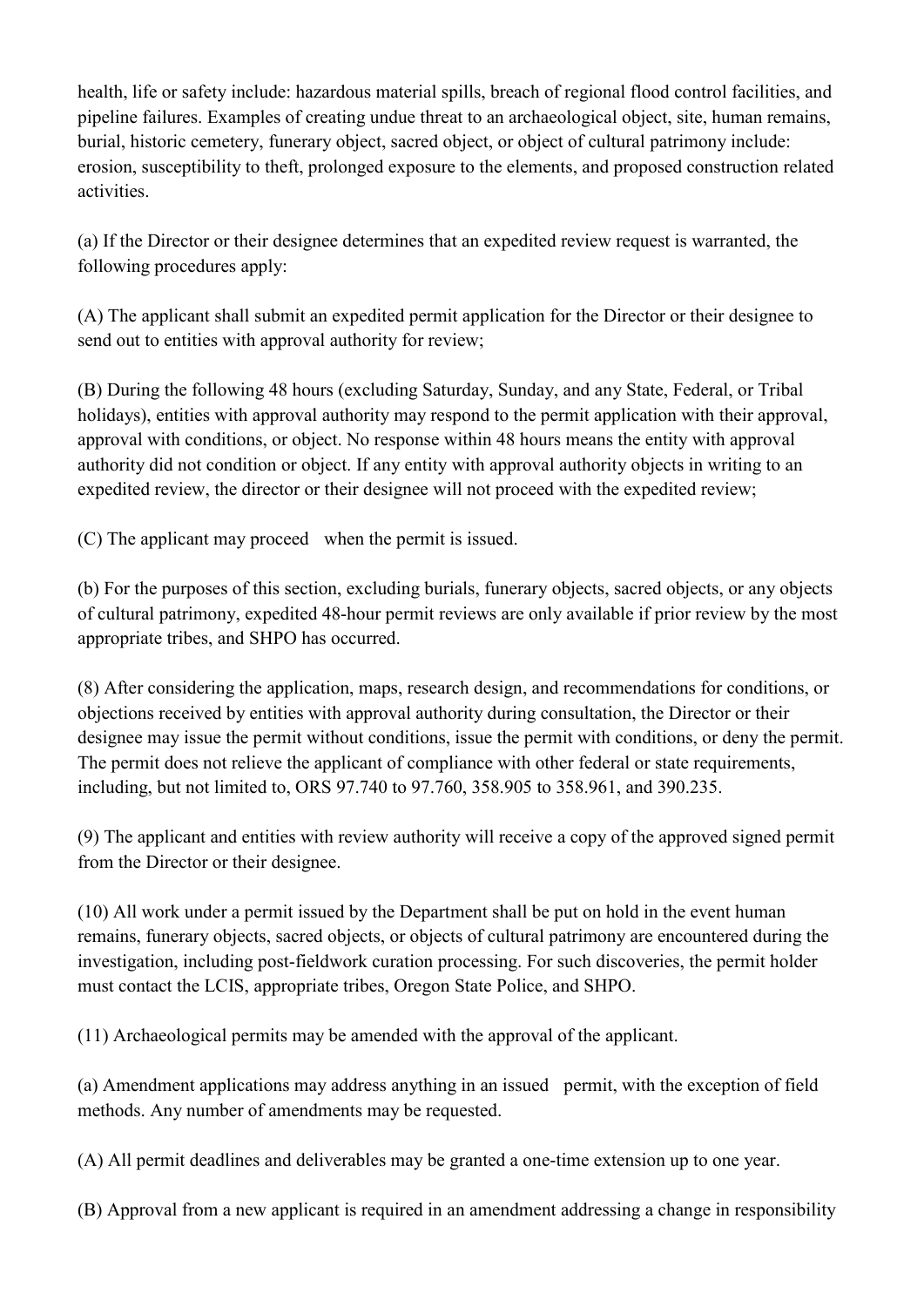over the permit.

(b) Amendments will be sent out for a 10-day review to entities with approval authority.

STATUTORY/OTHER AUTHORITY: ORS 390.235, ORS 390.240 STATUTES/OTHER IMPLEMENTED: ORS 390.235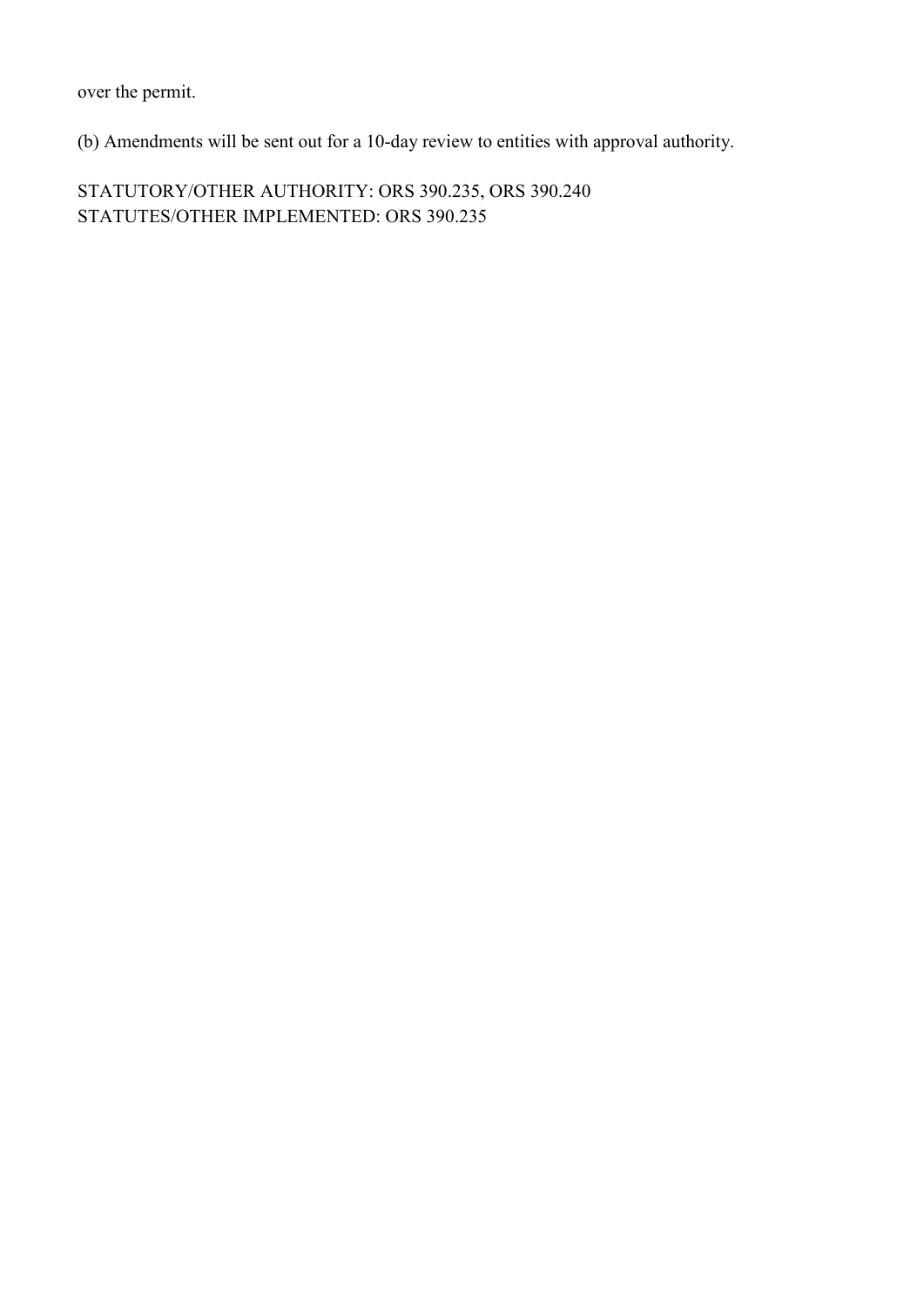RULE TITLE: Archaeological Permits: Process for Applying for an Archaeological Permit on Private Lands

RULE SUMMARY: Removes the provisions for "unintentional" archaeological work or removal or collection of archaeological objects, even on private lands. Amendments clarify private land permit application and amendment process.

RULE TEXT:

(1) A person may not excavate, injure, destroy, or alter an archeological site or object, or remove an archeological object from private lands in Oregon unless that activity is authorized by a permit issued pursuant to this rule:

(a) Permits on private lands will not be required for exploratory excavation to determine the presence of an archaeological site;

(b) If an archaeological site is identified, all excavation must stop and the site will be recorded on a State of Oregon Archaeological Site Record and submitted to SHPO.If additional excavation is necessary to establish the boundary of the site, complete the exploratory probe, or conduct further archaeological investigations of the site, it will require a permit issued under this rule.

(2) A person who desires an archaeological permit on private lands pursuant to ORS 358.920(1)(a) and 390.235 must submit a request to the Director or their designee:

(a) The application must be complete and meet the requirements of the public lands rule section OAR 736-051-0080(3). In addition, an application for an archaeological permit on private lands must be accompanied by a copy of the landowner's written permission pursuant to ORS 358.920(5), and a written statement concerning the disposition of any recovered archaeological objects not covered by 358.920(4)(b);

(b) The archaeological permit process for private lands includes the same processes as those found in OAR 736-051-0080 (2-11) relating to permits on public lands.

(3) Unless authorized by ORS 97.750, an archaeological permit on private lands shall not be issued for burials, human remains, funerary objects, sacred objects, or objects of cultural patrimony.

(4) Disputes shall be resolved pursuant to OAR 736-051-0000 through 736-051-0050.

(5) Archaeological permits may be amended according to the process developed by the Director or their designee in coordination with Oregon Tribes.

(6) Archaeological permits may be amended with the approval of the applicant.

(a) Amendment applications may address anything in an issued permit, with the exception of field methods. Any number of amendments may be requested.

(A) All permit deadlines and deliverables may be granted a one-time extension up to one year.